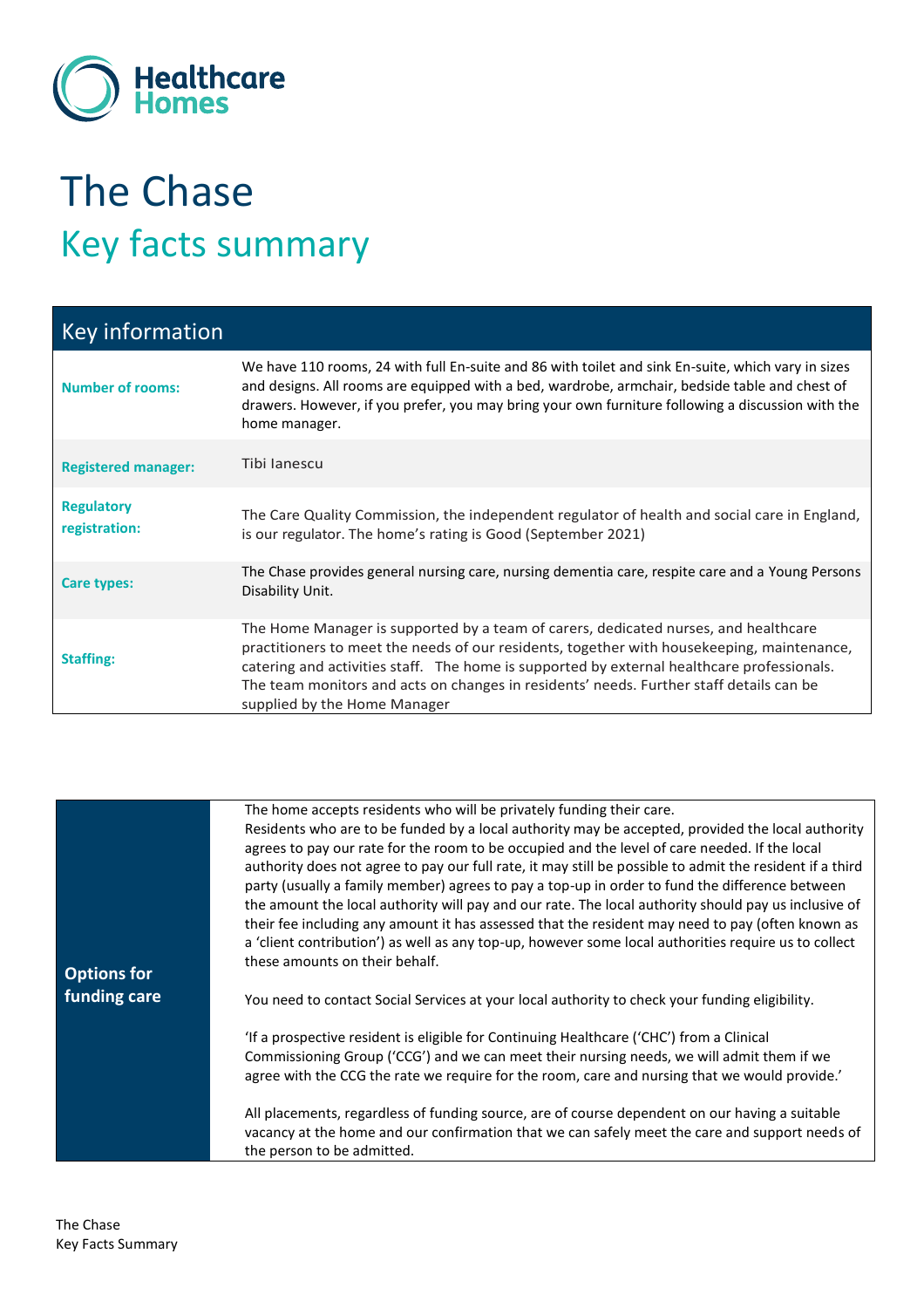

| Before admission we will require information from you to evidence that you have the financial<br>means to fund your residency at the home.                                                                                                                                                                                                                                                                                                                                                                                                                                                                                                                                                                                                                                                                                                                                                                                                                                                                                                             |
|--------------------------------------------------------------------------------------------------------------------------------------------------------------------------------------------------------------------------------------------------------------------------------------------------------------------------------------------------------------------------------------------------------------------------------------------------------------------------------------------------------------------------------------------------------------------------------------------------------------------------------------------------------------------------------------------------------------------------------------------------------------------------------------------------------------------------------------------------------------------------------------------------------------------------------------------------------------------------------------------------------------------------------------------------------|
| You must pay for the first 4-weeks of your stay by no later than the day of admission.                                                                                                                                                                                                                                                                                                                                                                                                                                                                                                                                                                                                                                                                                                                                                                                                                                                                                                                                                                 |
| Our fees are then payable 28 days in advance. We will require a completed direct debit mandate<br>ready to be put in place on the first day of your residency.                                                                                                                                                                                                                                                                                                                                                                                                                                                                                                                                                                                                                                                                                                                                                                                                                                                                                         |
| Your first 28 days are a trial period during which both you and we can serve on the other 7 days'<br>notice. We will only do so if we have good reason e.g., we cannot meet your needs.                                                                                                                                                                                                                                                                                                                                                                                                                                                                                                                                                                                                                                                                                                                                                                                                                                                                |
| If you wish to stay with us short term (28 days or less) then we require the total fee for the short<br>stay to be paid in full prior to you being admitted to the home.                                                                                                                                                                                                                                                                                                                                                                                                                                                                                                                                                                                                                                                                                                                                                                                                                                                                               |
| Weekly fees at the home currently start at £1,300.00 for residential care and nursing care, based<br>on occupation of a standard room. Weekly fees for respite (short term) stays are £1,391.00. We<br>will be able to confirm the exact weekly cost of your placement once we have assessed your<br>needs and you have selected the room you wish to occupy.                                                                                                                                                                                                                                                                                                                                                                                                                                                                                                                                                                                                                                                                                          |
| If you are assessed by the CCG as eligible for Funded Nursing Care (FNC), the fee we charge you<br>will be inclusive of this amount and we will refund this amount to you when the CCG pay it to us.                                                                                                                                                                                                                                                                                                                                                                                                                                                                                                                                                                                                                                                                                                                                                                                                                                                   |
| Before being admitted (whether for a short or long stay) we will carry out a needs assessment to<br>check how much care and other support you need. Your care package will include:<br>Your entire care and support, with a monthly review of your care plan<br>$\bullet$<br>Provision of all utility and accommodation<br>$\bullet$<br>Home and room cleaning and your non-specialist laundry requirements met<br>$\bullet$<br>Your own key care worker and trained staff 24/7<br>$\bullet$<br>All your meals prepared by our chef, as well as snacks and drinks*<br>$\bullet$<br>Other facilities include a sensory room, family private dining room, physiotherapy room,<br>$\bullet$<br>quiet rooms and hair salon<br>Activities at the home to meet both individual and group needs<br>$\bullet$<br>Access to communal lounges and dining areas<br>$\bullet$<br>Internet access (please note we cannot guarantee this is available in all locations at the<br>$\bullet$<br>home).<br>Our most recent Food Hygiene Rating in October 2021 was 4/5. |
|                                                                                                                                                                                                                                                                                                                                                                                                                                                                                                                                                                                                                                                                                                                                                                                                                                                                                                                                                                                                                                                        |
| There may be extra services or items you want. They should be agreed on admission and can be<br>changed as and when you wish. Ask us for a full list (and pricings) and we will advise you. The<br>most popular extras are:<br>Hairdressing<br>$\bullet$<br>Chiropody and other healthcare visits or appointments not covered by the NHS<br>$\bullet$<br>Non-NHS incontinence products and medication not normally pre- scribed by a GP (e.g.<br>$\bullet$<br>paracetamol)<br>Toiletries, dry cleaning and clothing and shoes<br>$\bullet$<br>Newspapers and magazines.<br>If staff accompany you on a journey e.g. to your bank, or for a medical appointment at hospital<br>which is not covered by the NHS, a time-based charge will be agreed with you.<br>We will keep records of all such extras and a running total of additional costs readily available for<br>you.                                                                                                                                                                           |
|                                                                                                                                                                                                                                                                                                                                                                                                                                                                                                                                                                                                                                                                                                                                                                                                                                                                                                                                                                                                                                                        |